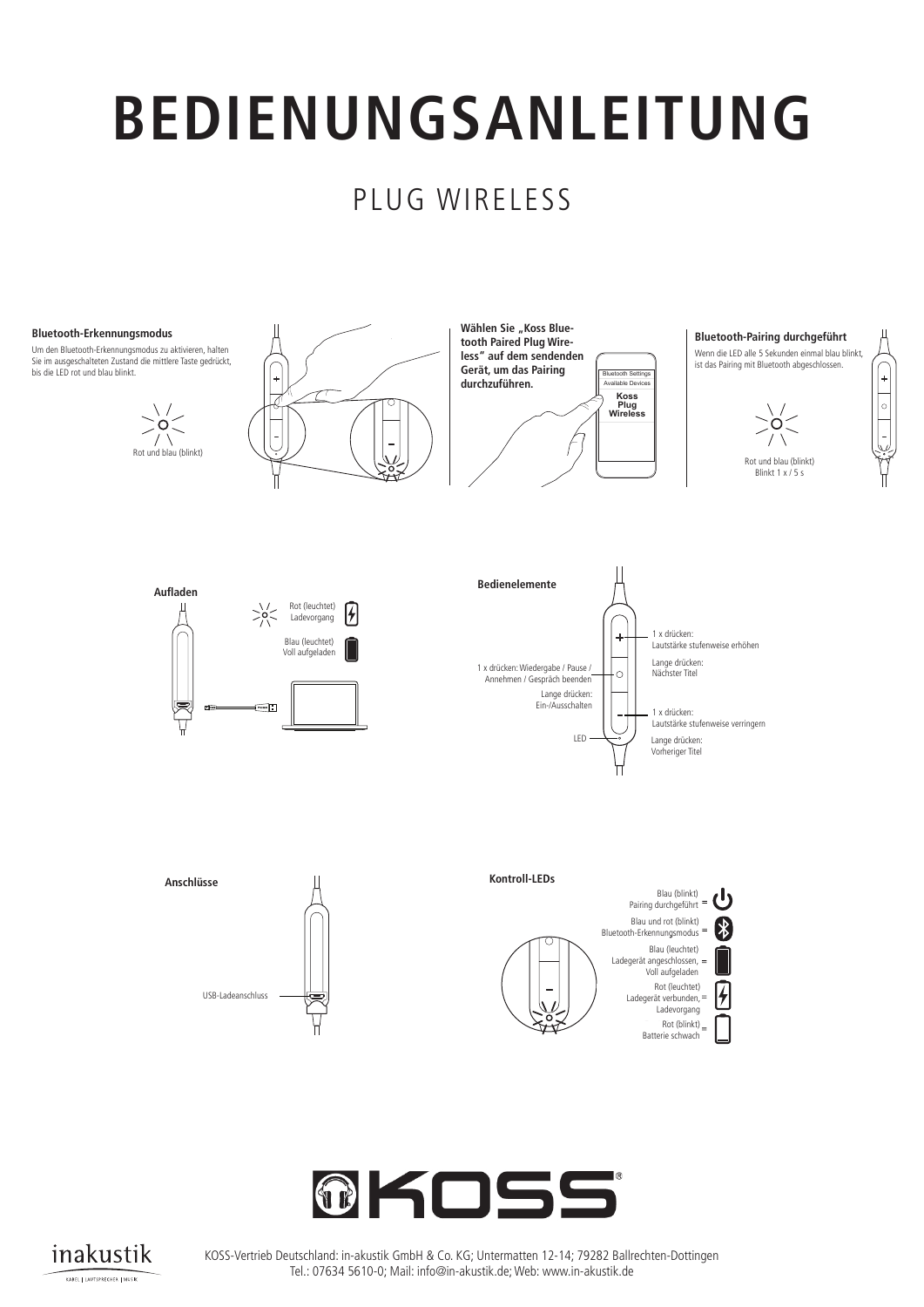## PLUG WIRELESS

#### Jegliche Änderungen oder Modifikationen, die nicht ausdrücklich von der für die Konformität verantwortlichen Partei **genehmigt wurden, können die Berechtigung des Benutzers zum Betrieb des Geräts aufheben. on transmitting**  When the indicator light flashes blue once

Dieses Gerät wurde geprüft und entspricht den Grenzwerten für ein digitales Gerät der Klasse B gemäß Teil 15 der FCC-Vorschriften. Diese Available Devices Grenzwerte sind so ausgelegt, dass sie für einen angemessenen Schutz gegen Störungen bei der Installation in Wohngebieten sorgen. Dieses Gerät erzeugt und verwendet Hochfrequenzenergie und kann, wenn es nicht gemäß den Anweisungen installiert und verwendet wird, Stö-**Koss** rungen des Funkverkehrs verursachen. Es gibt jedoch keine Garantie dafür, dass in einer bestimmten Installation keine Störungen auftreten. **Plug deviated**<br>**deviated** approxit und ontenvieht de **Wireless** in the water leil 15 der FCC-

Wenn dieses Gerät Störungen des Radio- oder Fernsehempfangs verursacht, was durch Ein- und Ausschalten des Geräts festgestellt werden kann, sollte der Benutzer versuchen, die Störungen durch eine oder mehrere der folgenden Maßnahmen zu beheben:

- Neuausrichten oder Verlegen der Empfangsantenne
- Vergrößern des Abstands zwischen dem Gerät und dem Empfänger
- Anschließen des Geräts an eine Steckdose, die nicht mit dem Stromkreis des Empfängers verbunden ist
- Hinzuziehen des Händlers oder eines erfahrenen Radio-/Fernsehtechnikers

#### **Dieses Gerät entspricht Teil 15 der FCC-Bestimmungen und den Industry Canada Standards RSS für lizenzfreie Geräte. Der Betrieb unterliegt den folgenden Bedingungen:**

- 1. Dieses Gerät darf keine Störungen verursachen.
- 2. Dieses Gerät muss unanfällig gegenüber Störungen sein auch solchen, die einen unerwünschten Betrieb des Geräts verursachen könnten.



#### Bitte lesen Sie diese Sicherheitshinweise sorgfältig durch, um Ihre persönliche Sicherheit zu gewährleisten und Sachschä**den zu vermeiden.** - Do not leave your devices in close proximity to open ames or extreme sources of heat.

- III Lassen Sie Ihre Geräte nicht in der Nähe von offenen Flammen oder starken Wärmequellen liegen.<br>• III Lassen Sie Ihre Geräte nicht in der Nähe von offenen Flammen oder starken Wärmequellen liegen. - Do not drop, disassemble, microwave, incinerate or paint your devices.
- Setzen Sie Ihre Geräte keinen Flüssigkeiten oder extremer Feuchtigkeit aus. Do not expose your devices to extreme high or low temperatures.
- Lassen Sie Ihre Geräte nicht fallen, zerlegen Sie sie nicht, legen Sie sie nicht in die Mikrowelle, verbrennen Sie sie nicht und lackieren Sie sie nicht. - Do not leave your devices in direct sunlight for an extended period of time.
- Setzen Sie Ihre Geräte keinen extrem hohen oder niedrigen Temperaturen aus.
- Reinigen Sie Ihre Geräte mit einem sauberen, trockenen Tuch.
- Setzen Sie Ihre Geräte nicht über einen längeren Zeitraum direkter Sonneneinstrahlung aus.
- Entsorgen Sie Ihre Geräte nicht im Hausmüll. Die Batterie könnte explodieren und Verletzungen oder Tod verursachen.
- Versuchen Sie nicht, Ihre Geräte während des Ladevorgangs zu reinigen.
- Laden Sie Ihre Geräte nur mit dem mitgelieferten Zubehör auf.
- Versuchen Sie nicht, die Geräte, Ladegeräte oder Kabel außer Betrieb zu setzen oder die eingebaute Batterie gewaltsam zu öffnen.
- Laden Sie Ihre Geräte nicht in feuchten Räumen oder bei extrem hohen oder niedrigen Temperaturen.
- Bewahren Sie die Geräte oder ihr Zubehör nicht in der Nähe oder über den Airbags Ihres Fahrzeugs auf, da dies zu schweren Verletzungen führen kann.



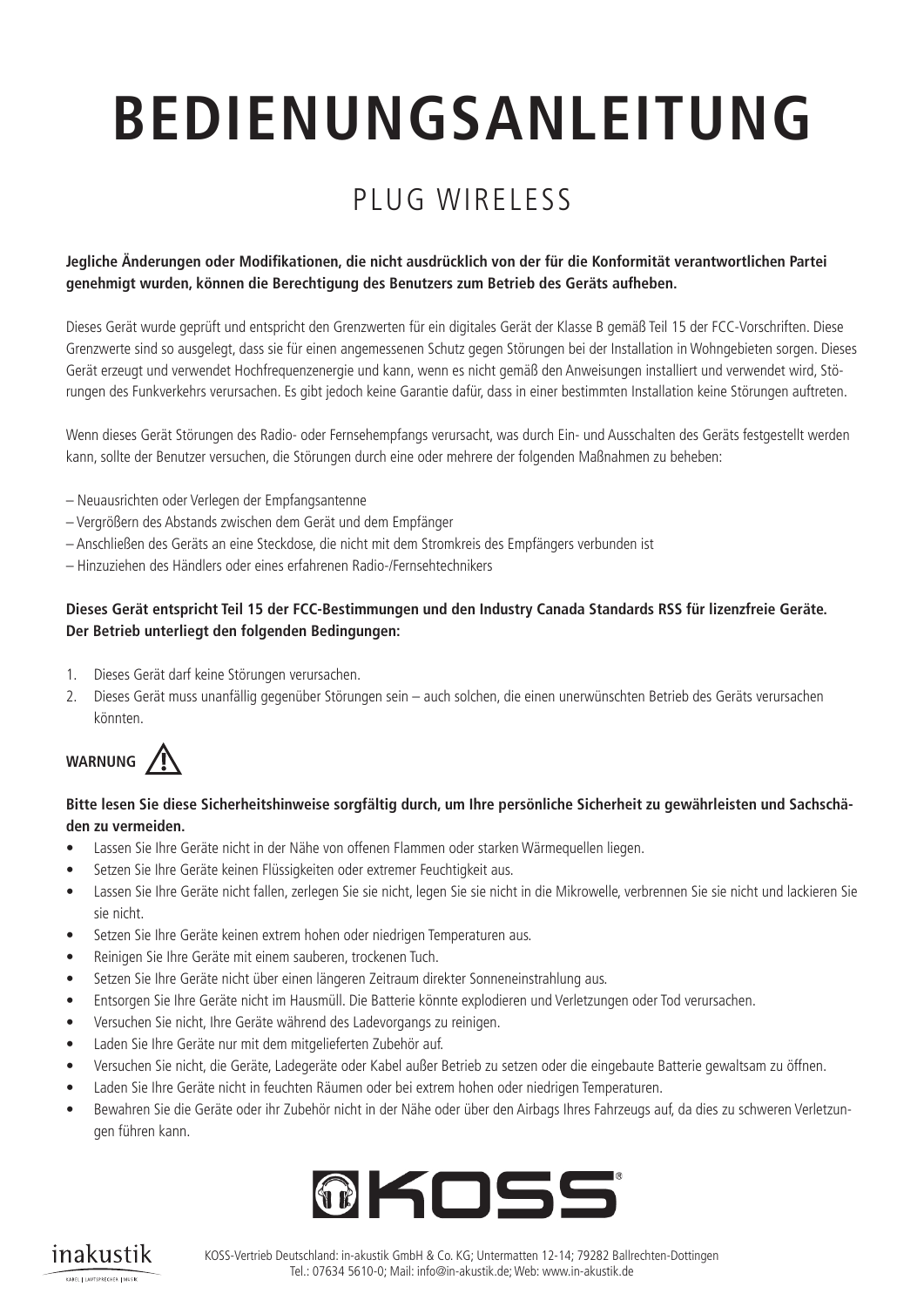## PLUG WIRELESS

Koss Corporation • 4129 N. Port Washington Ave. Milwaukee, WI 53212 / USA • 1-800-USA-KOSS (1-800-872-5677) Koss-UK Ltd., eingetragene Geschäftsadresse One New Change, London, EC4M 9AF / Großbritannien Informationen zur Garantie finden Sie unter www.koss.com.

Bluetooth Headset Modell: Koss Plug Wireless Eingang: 5 V <GRAPH>, 50 mA oder Versorgung durch eine Li-Ionen-Polymer-Batterie (3,7 V, 100 mAh) FCC-ID: L76-BT0001 IC: 10015A-BT0001 S/N: BT0000001

CE-Warnung Hören Sie mit mäßiger Lautstärke, um Gehörschäden zu vermeiden. Dieses Gerät entspricht den grundlegenden Anforderungen und anderen relevanten Bestimmungen der Richtlinie 2014/53/EU.

#### **Vorsicht:**

Verwenden Sie das Produkt in einer Umgebung mit einer Temperatur zwischen -10°C und 45°C; andernfalls könnte Ihr Telefon beschädigt werden. Es kann in einer Höhe unter 2000 m betrieben werden.

| Bluetooth                 |                        |
|---------------------------|------------------------|
| Support Standard:         | 802.15.1               |
| Frequenzbereich:          | 2402-2480MHz           |
| Max. HF-Ausgangsleistung: | 2,24 dBm (EIRP)        |
| Modulationsart:           | GFSK, ω/4 DQPSK, 8DPSK |
| Datenrate:                | 1 Mbps, 2 Mbps, 3 Mbps |
| Anzahl der Kanäle:        | 79                     |

Das Produkt darf nur an eine USB-Schnittstelle der Version USB2.0 oder höher angeschlossen werden. Der Anschluss an eine USB-Stromversorgung ist erlaubt. Dieses Produkt kann in allen EU-Mitgliedsstaaten verwendet werden. ACHTUNG: EXPLOSIONSGEFAHR, WENN DIE BATTERIE DURCH EINEN FALSCHEN TYP ERSETZT WIRD. ENTSORGEN SIE VERBRAUCHTE BATTERIEN GEMÄSS DEN VORSCHRIFTEN. Verwenden Sie keine anderen, nicht zugelassenen Ladegeräte oder Netzteile zum Laden. Laden Sie das Produkt nicht in einer Umgebung unter -10°C oder über 45°C

Lithium-Ionen-Batterie: Modell: 500829, 3;7 V, 100 mAh DongGuan Golden CEL Battery Co., Ltd Anschrift: No.11, Yinhu Industrial Park, JiaoYiTang Management Zone, TangXia, DongGuan, GuangDong, China



inakustik KABEL | LAUTSPRECHER | MUSIK